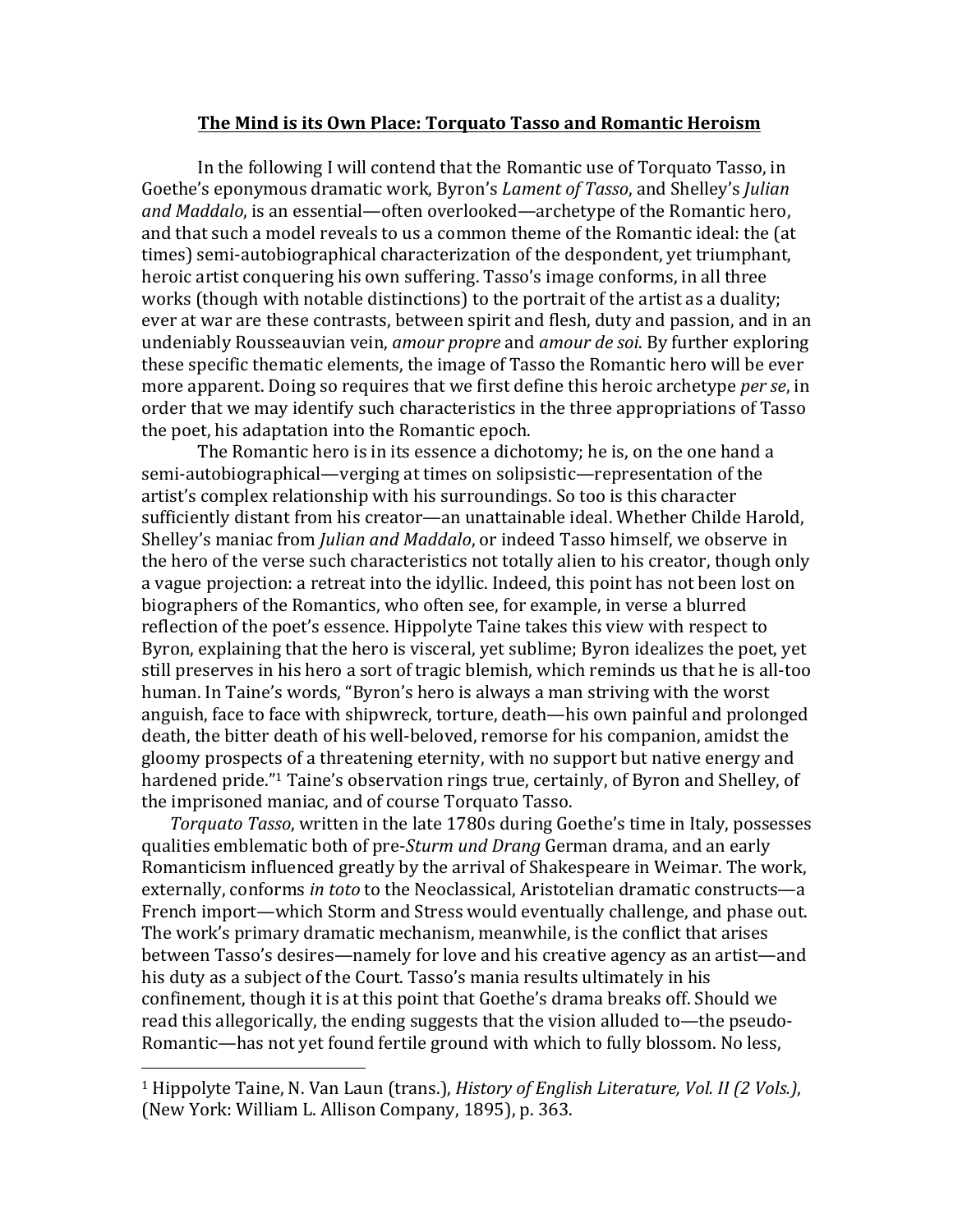Goethe's treatment of Tasso is an essential precursor to the later Romantic works of Byron and Shelley. One senses that Tasso is in Goethe's work a Romantic poet, yearning to be free, yet still constrained by the etiquette of the Court. To read this as an allegorical representation of German national theatre on the eve of *Sturm und Drang*, gives the work agency within the early, or proto-Romantic canon. And further, like German theatre would soon after be liberated in no small part by the influence of England's greatest dramatist, so too would Tasso, by the likes of Byron and Shelley. It is therefore important that we begin by exploring in greater depth Torquato Tasso as *becoming* a Romantic hero. 

The Romantic elements of Goethe's *Tasso*, as previously explained, are those parts of the drama that most clearly elucidate the suffering in which the great poet feels himself engrossed. Tasso's development as a (proto) Romantic hero becomes clear, principally, as a function of his ostracism. Before Tasso's entry onto the stage, we are informed, however vaguely, of his disdain for the Court, as Don Alfonso observes 'It's an old fault in him that he seeks out Solitude rather than society.'<sup>2</sup> It is clear that Alfonso thinks Tasso's character enigmatic (though he seems indifferent, even disinterested in this fact). At the very least, Alfonso simply cannot understand the artist before him. Features of the play's formal dramatic structure—namely those events unrelated to Tasso's thought or mental state—are relics of the Neoclassical. Don Alfonso's evident lack of understanding of Tasso's unconventional behavior results from his internalization of courtly mores. In other words, Alfonso views Tasso's behavior through the lens of court society, which prevents any greater comprehension of Tasso's misery. Soon thereafter Goethe introduces the poet, and the Romantic sense of the drama supersedes the neoclassical. In the opening scene of Act II, Tasso engages in a futile attempt to explain to princess Leonora his feelings: 

And thoughts that lack all reason and proportion In my poor head are jostling one another. It seems that solitude beckons, lisping at me Alluringly, as though to tell me: Come, I will dissolve those newly stirred up doubts.<sup>3</sup>

Leonora's response, unsurprisingly, is a mix of genuine compassion and, as with the other members of the Court, utter confusion. But how could one expect an entrenched member of the nobility—which Goethe appears to favor over the artist—to grasp the artist's melancholy? Tasso is in conflict with the very social order of which the princess is a member, making any resolution to the play's conflict almost inconceivable. In this respect, as one scholar has noted, "Goethe's sympathetic portrayal of the Court lets the reader see how Tasso's indulgence in his private feelings create havoc when they impose upon the feelings and needs of

<sup>&</sup>lt;sup>2</sup> Johann Wolfgang Von Goethe, Michael Hamburger (translator), 'Torquato Tasso', in *The Essential Goethe, ed. by Matthew Bell (Princeton: Princeton University Press,* 2016), p. 170 (I; II, 244-5).

<sup>&</sup>lt;sup>3</sup> *Ibid.* p. 182 (II; I, 751-5).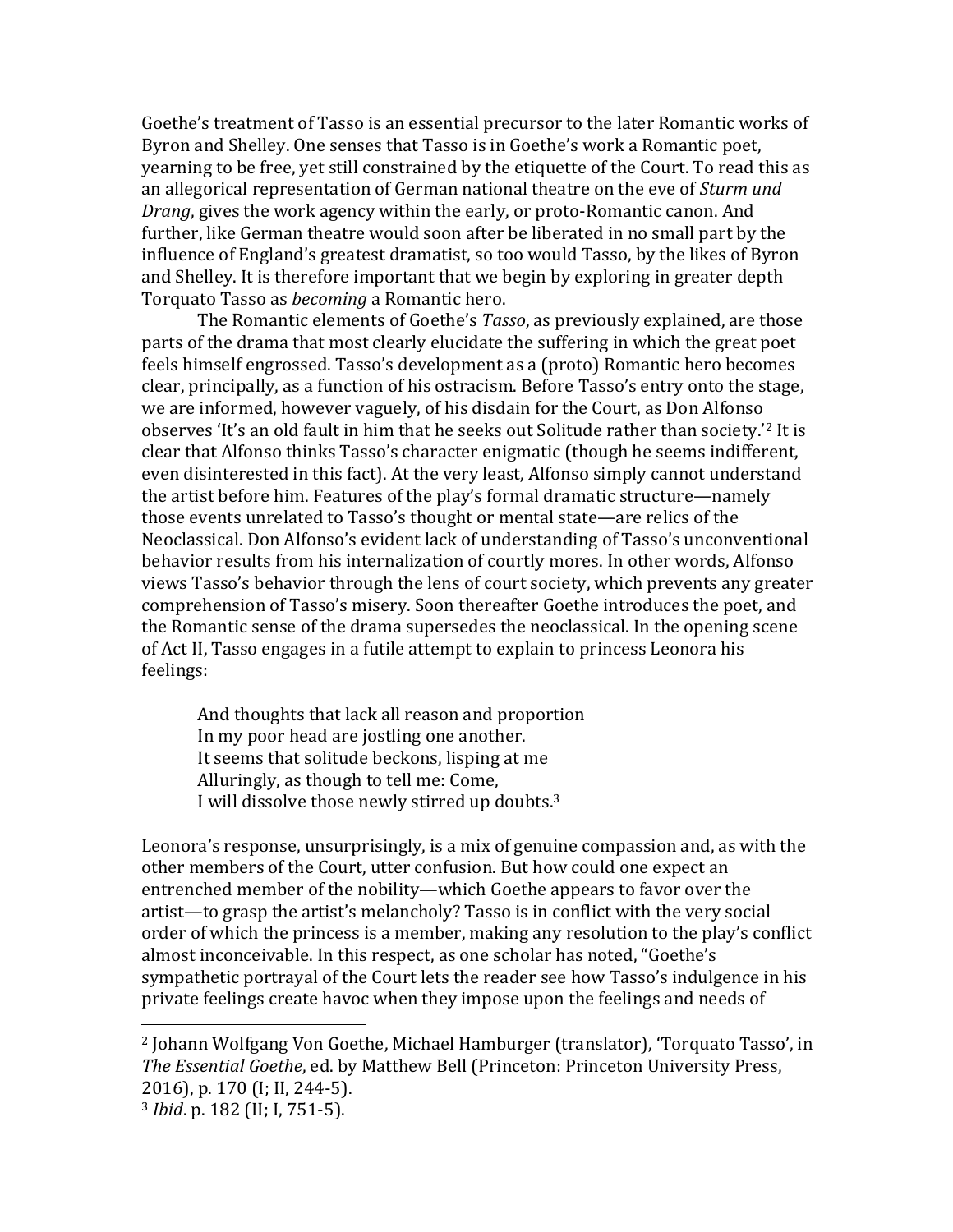others. This Tasso is not a heroic individualist; he is childish, petulant, and egoistic."<sup>4</sup> This, in other words, is precisely why Goethe's Tasso is not the Romantic hero of Byron and Shelley, but far closer to Werther, albeit more intense and subjective.<sup>5</sup> By juxtaposing poet with Court in precisely this fashion, so redolent of *ancien régime* values, it is difficult to judge the former in a favorable light. Tasso appears irrational, even malicious when, for example, he challenges Antonio to a duel for what is at most a slight indiscretion. Despite the shortcomings of setting, Tasso is perhaps closer to a Romantic hero *avant la lettre* than to a Neoclassical malcontent. Were he a knight or prince, we might find his likeness in one of Corneille's tragedies, but it is his status as an artist that sets him in a new paradigm. The play ends on a semi-conciliatory tone. Tasso makes amends with Antonio, yet his inner conflict is left unresolved:

The boards beneath me split Wide open, leave me with no foothold, none, With both my arms I clutch at you, Antonio. So in the end will a poor boatman cling To the same rock on which he was to founder.<sup>6</sup>

Ultimately, Goethe leaves Tasso on the fringe of the Romantic, trapped still in the dramaturgically *passé*, pre-Shakespearean Germany. The poet's individualism must be fully realized in order to unfetter his *dæmon*, even if the consequence of creative liberation, in this case, is his relegation to iron chains and the stone-walled oubliette. It is with Goethe's Romantic successors—Shelley and Byron—that we will see Tasso elevated to a Romantic ideal, becoming the heroic model latent within Goethe's dramatic formalism. 

In an April, 1817 letter to his friend Thomas Moore, Byron expressed his desire to visit Tasso's cell in Ferrara, "to see the place where he [Tasso] went mad."7 Madness would be central to Byron's *Lament of Tasso*, completed around a week after his letter to Moore. The work is akin to a dramatic soliloquy—profoundly reflective—and to an extent surpassing even the most introspective of Goethe's verses, explores the poet's psychological condition. From the outset, Byron's Tasso, that 'eagle-spirit of a child of song', bemoans his

<sup>&</sup>lt;sup>4</sup> Regina Hewitt, 'Torquato Tasso—A Byronic Hero?', *Neophilologus*, 71 (1987), p. 433.

<sup>&</sup>lt;sup>5</sup> Nicholas Saul, 'Aesthetic humanism', in *The Cambridge History of German Literature*, ed. by Helen Watanabe O'Kelly (Cambridge: Cambridge University Press, 1997), p. 214.

<sup>&</sup>lt;sup>6</sup> Johann Wolfgang Von Goethe, Michael Hamburger (translator), 'Torquato Tasso', in *The Essential Goethe, ed. by Matthew Bell (Princeton: Princeton University Press,* 2016), p. 248 (V; V, 3441-5).

<sup>&</sup>lt;sup>7</sup> Lord Byron, 'Letter to Thomas Moore', 11 April, 1817, in Lord Byron, *The Works of Lord Byron IV*, ed. by Rowland E Prothero (London: John Murray, 1900), p. 103.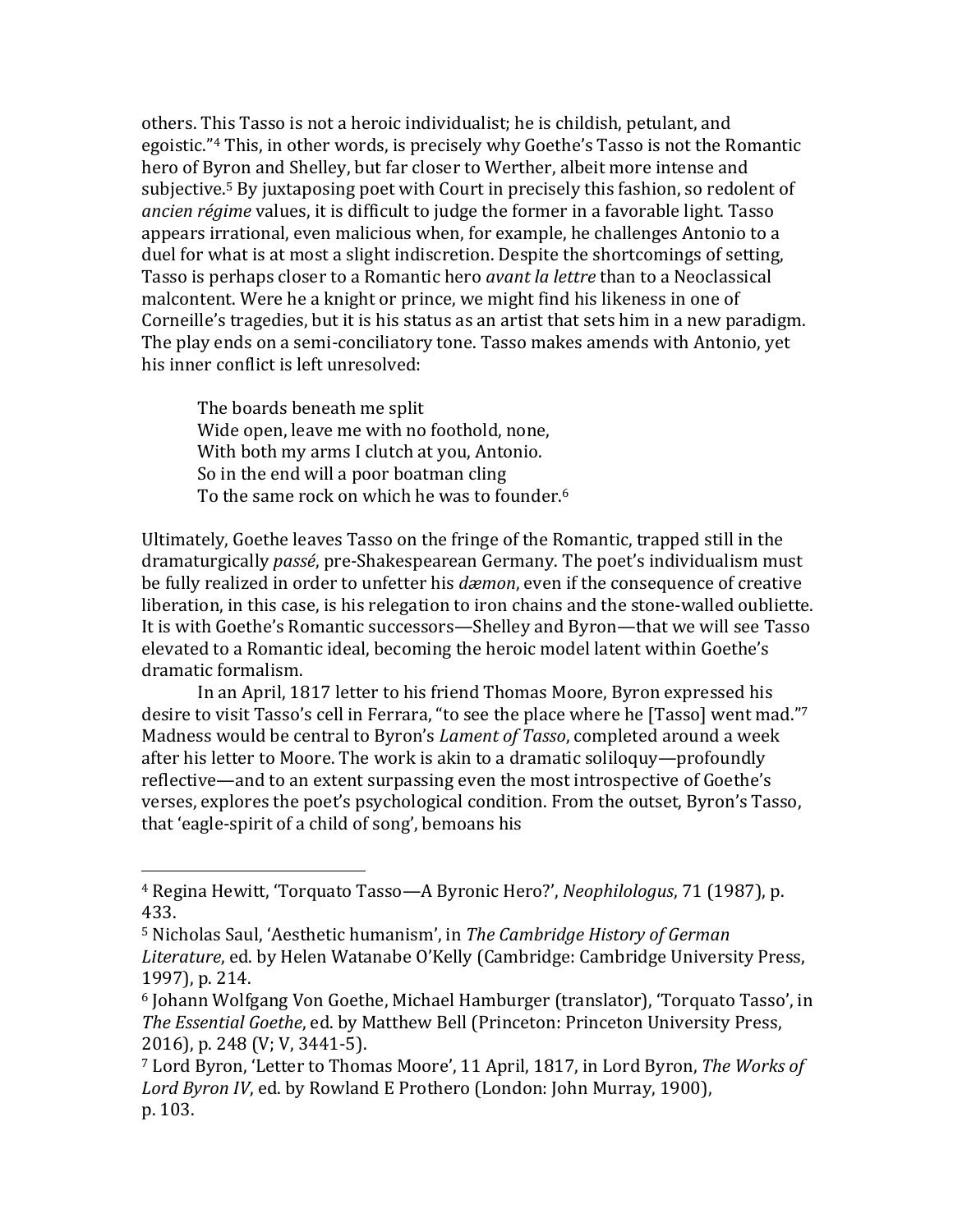Long years of outrage, calumny, and wrong; Imputed madness, prison'd solitude, $8$ 

The first Canto is entirely an expression of Tasso's psycho-emotional state; he suffers alone, yet stoops 'not in despair.'<sup>9</sup> Whereas Goethe's drama evokes a sense of pity for Tasso, here we observe his resilience amid the torment. However little he reveals in the first Canto of the source of Tasso's suffering, Byron's intention is to illuminate the darkest recesses of Tasso's mind, to present a sense of his suffering, without explaining all of its causes. The poet's resilience in face of the pressures of society is certainly characteristic of the Byronic hero; this manifestation is what Peter Thorslev calls the 'agonized hero of sensibility'. One such historical model for this sort of hero is Rousseau, who at once bemoans his ostracism from society—*Me voici donc seule*, so begins the opening plaint of *Les Rêveries d'un Promeneur Solitaire*—while simultaneously maintaining his proud defiance: *ils ne m'empêcheront pas de jouir de mon innocence et d'achever mes jours en paix malgré* eux.<sup>10</sup> In a similar manner, Tasso in the *Lament* declares,

I loved all solitude, but little thought To spend I know not what of life, remote From all communion with existence, save The maniac and his tyrant<sup>11</sup>

We find use of a number of Rousseau's motifs and ideas throughout Byron's *œuvre*, and while there are certainly echoes of Rousseau in the *Lament*, they reach their pinnacle in Canto IV of *Childe Harold*, published subsequently. Thematically, there are some similarities between Tasso and Harold, which Byron establishes by his use of the poet's prison cell: 'A palace and a prison on each hand'. As it was for his friend Shelley, Byron's visit to the prison hospital was profoundly moving, cathartic even. By this point in the development of Romanticism, Tasso's transformation is complete. He is, within this artistic milieu, a model to hearten and console these melancholic poets.

Although Byron's Lament is not a panegyric, and entirely distinct in genre from, for example, Shelley's *Adonais*, the two works share a tragic tone as they muse on the loss of something dear. Though where Shelley sings the memory of his deceased friend, Byron's focus is the poet's loss of his creative agency, as in Canto IV:

Who have debased me in the minds of men, Debarring me the usage of my own,

<sup>&</sup>lt;sup>8</sup> Lord Byron, 'The Lament of Tasso', in Lord Byron, *Poetical Works*, (London: Oxford University Press, 1967), p. 367 (I, 2-4).

<sup>&</sup>lt;sup>9</sup> *Ibid*, (I, 20).

<sup>&</sup>lt;sup>10</sup> See: Peter Thorslev, *The Byronic Hero: Types and Prototypes*, (Minneapolis: University of Minnesota Press, 1962), p. 35-50.

<sup>&</sup>lt;sup>11</sup> Lord Byron *The Lament of Tasso*, p. 369 (VII, 173-7).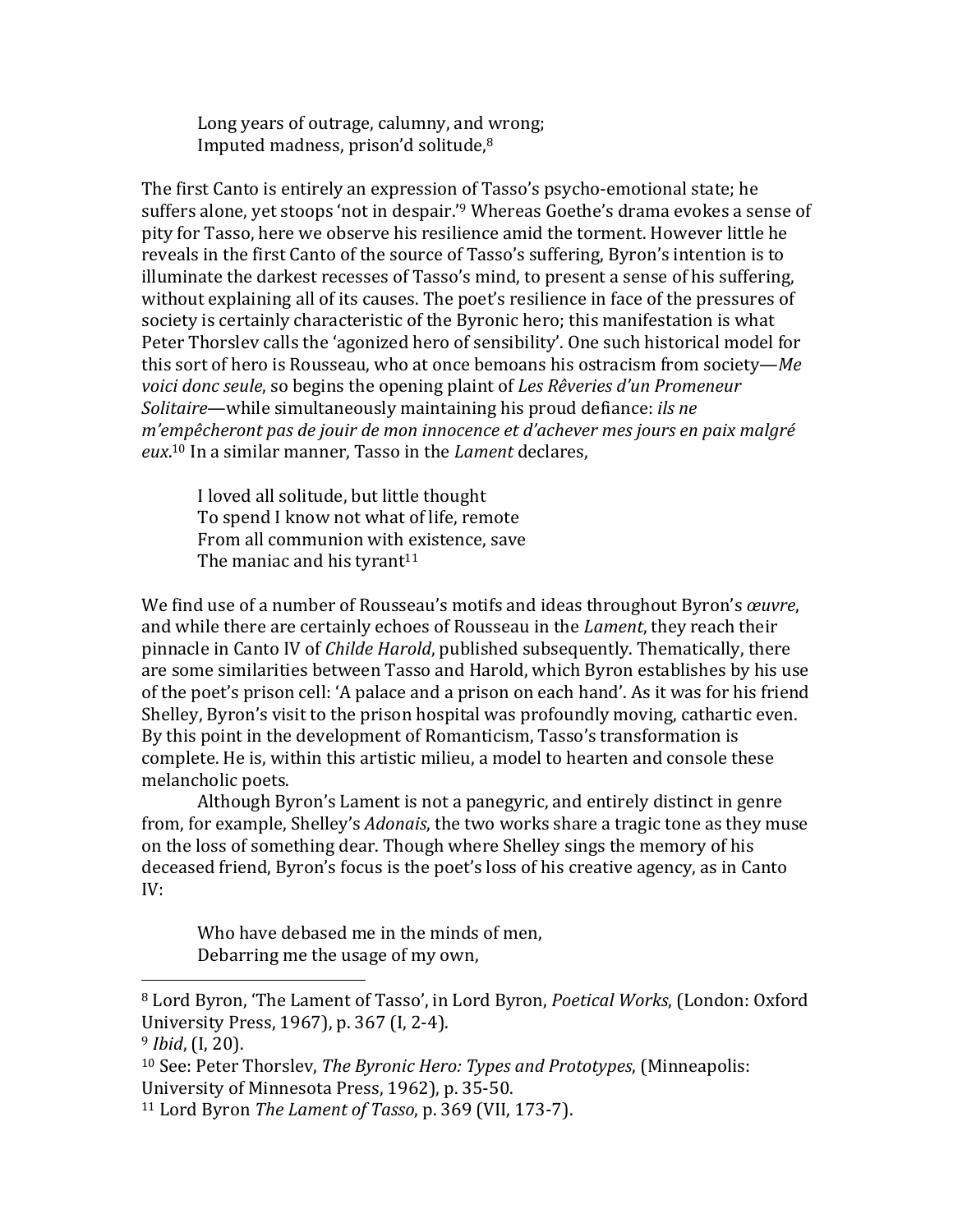Blighting my life in the best of its career, Branding my thoughts as things to shun and fear? $12$ 

As is true of Byron's earlier *Childe Harold*, the author projects his own anxieties upon the hero, though it is only in overcoming the source of torment that we can identify the character as heroic. The Byronic hero is at least semi-autobiographical; according to Thorslev, Byron not only projects upon his works a self-reflective component, but even becomes in some ways like his characters. Tasso in this case, might conform to such an idea; by overcoming his circumstances, he is a surrogate for both the poet in the abstract, and Byron in particular.<sup>13</sup>

Like Byron, Shelley's time in Italy inspired in him the desire to compose a work dealing with Tasso's confinement at St. Anna. Shelley's visit to the prison seems to have had a profound, even spiritual impact on the poet. This we see in a November 1818 letter to his friend Thomas Love Peacock. Shelley describes the dungeon in which Tasso was for seven years confined:

The dungeon is low and dark... But it is a horrible abode for the coarsest and meanest thing that ever wore the shape of man, much more for one of delicate sucseptibilities and elevated fancies. It is low, and has a grated window, and being sunk some feet below the level of the earth, is full of unwholesome damps. In the darkest corner is a mark in the wall where the chains were riveted, which bound him hand and foot. $14$ 

Shelley spent a great deal of time in the months prior to this letter preparing a dramatic work inspired by Tasso's imprisonment. In April 1818, Shelley informed Thomas Jefferson Hogg of his preparations therefore, claiming 'such a subject would suit English poetry.'<sup>15</sup> The drama seems to have been abandoned soon thereafter, and is extant in fragments only. However, Shelley did not discard the subject; Tasso was to become a Romantic ideal—a maniac.

As the poem's subtitle implies, *Julian and Maddalo* is a conversation, written in heroic couplets, inspired by conversations between Shelley and Byron. The introduction of the maniac shifts the focus from Julian and Maddalo's philosophical discourse to the maniac's lament, his explication of his condition. Though we are never told so explicitly in the poem, the maniac is a legendary, almost mythical representation of Tasso. Indeed, Tasso was the ideal model for such a representation because, according to C.P. Brand, he endured an elusive, unrequited

<sup>&</sup>lt;sup>12</sup> Lord Byron *The Lament of Tasso*, p. 368 (IV; 96-9).

<sup>&</sup>lt;sup>13</sup> Peter Thorslev, *The Byronic Hero: Types and Prototypes*, (Minneapolis: University of Minnesota Press, 1962), p. 11. See also: Jerome McGann, *Byron and Romanticism*, (Cambridge: Cambridge University Press, 2002), especially p. 42-3).

<sup>&</sup>lt;sup>14</sup> 'Percy Shelley Letter to Thomas Love Peacock, 9 November, 1818', in Percy Bysshe Shelley, *The Letters of Percy Bysshe Shelley Vol. II*, ed. by Roger Ingpen  $(London: Sir Isaac Pitman & Sons, 1909)$ , p.  $635-6$ .

<sup>&</sup>lt;sup>15</sup> 'Percy Shelley Letter to Thomas Jefferson Hogg, 30 April, 1818', *Ibid.*, p. 600.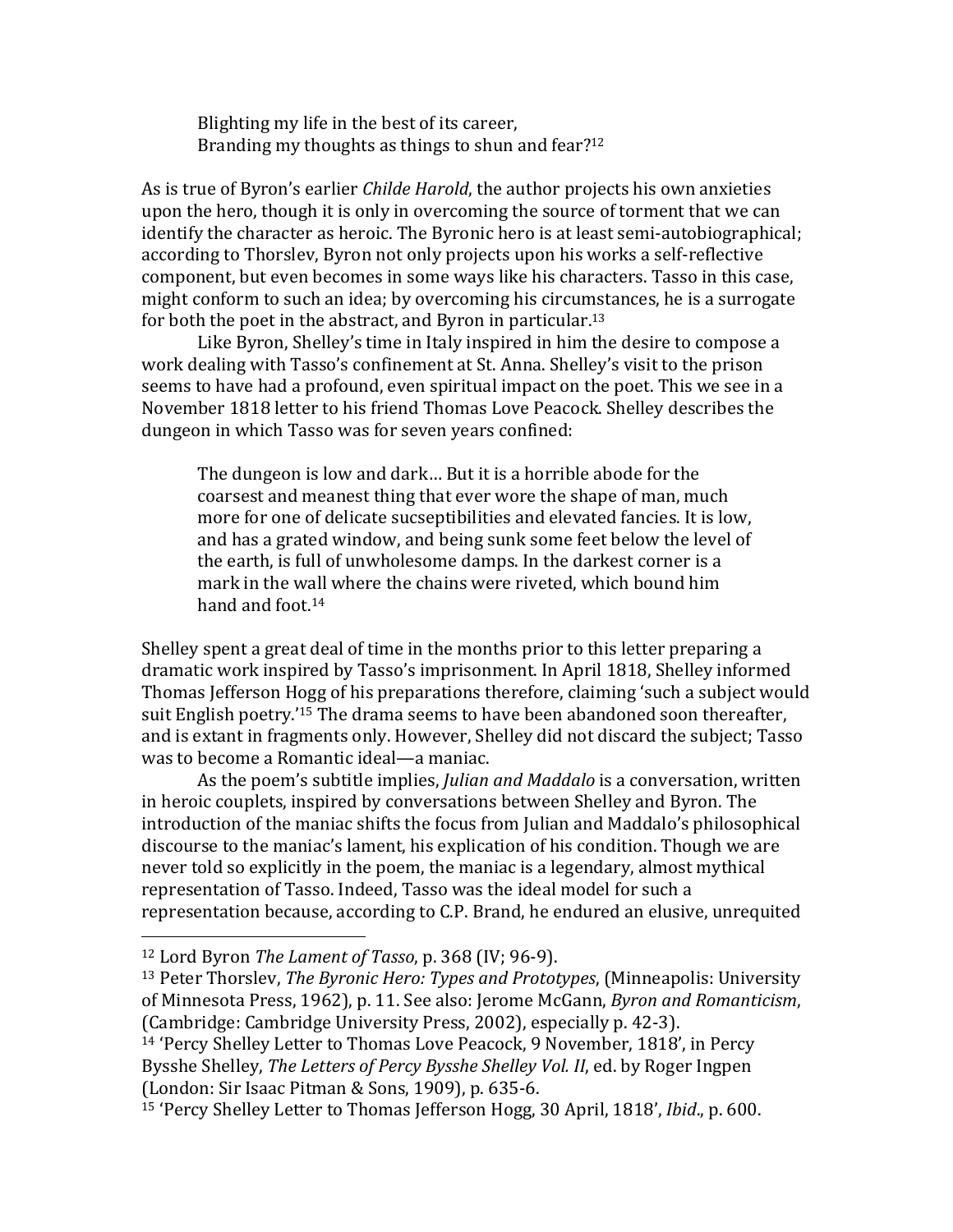love, suffered through political oppression, "maintaining his dignity and essential nobility of heart... the hypersensitive creative artist at odds with society, wandering restlessly from court to court or chained in a lunatic's cell."<sup>16</sup> So too is the maniaclike Tasso—a heroic ideal of Shelley himself. Consider the following, from the maniac's 'soliloquy:

## It were

 

A cruel punishment for one most cruel, If such can love, to make that love the fuel Of the mind's hell; hate, scorn, remorse, despair: But *me*—whose heart a stranger's tear might wear As water-drops the sandy fountain-stone, Who loved and pitied all things, and could moan For woes which others hear not, and could see The absent with the glance of phantasy. And with the poor and trampled sit and weep, Following the captive to his dungeon deep<sup>17</sup>

We are at once struck by the theme of love; it appears to be a great source of suffering—'the fuel of the mind's hell'—and it is all very personal, 'woes which others hear not'. Perhaps, should we accept Alan Weinberg's explanation, because the maniac's lines "had some basis in human experience, Shelley's own, or Byron's, or that of Tasso."<sup>18</sup>

As the  $19<sup>th</sup>$  century progressed, Tasso's status diminished—though not completely—as a model of the Romantic hero, and a reflection of those artists for whom this model was once appealing. Though the Byronic hero would prove to be perhaps the most important literary type of the century, it was from Childe Harold and other works, not from Tasso, that this influence derived. Perhaps two generations of Romantic poets sufficed to thoroughly develop the Tasso archetype, and it had reached its logical literary conclusion. As we have observed in this progression, Tasso begins as a proto-Romantic, quasi-hero in Goethe's drama, and evolves to become, in effect, a quintessentially Romantic ideal of the poet, as in Shelley's *Julian and Maddalo* or Byron's *Lament*. Though his renown has greatly waned, Tasso must nevertheless be recognized as seminal in the development of European Romanticism. Modern readers, who may never have read a single verse of Tasso, are nevertheless exposed to his fate of circumstance, and his heroic triumph.

<sup>&</sup>lt;sup>16</sup> C.P. Brand, *Torquato Tasso: A Study of the Poet and His Contribution to English* Literature, (Cambridge: Cambridge University Press, 1965), p. 205.

<sup>&</sup>lt;sup>17</sup> Percy Bysshe Shelley, 'Julian and Maddalo', in *Shelley's Poetry and Prose*, ed. by Donald H. Reiman and Neil Fraistat (New York: W.W. Norton & Company, 2002), p. 131 (439-48).

<sup>&</sup>lt;sup>18</sup> Alan M. Weinberg, *Shelley's Italian Experience*, (New York: St. Martin's Press, 1991), p. 47.